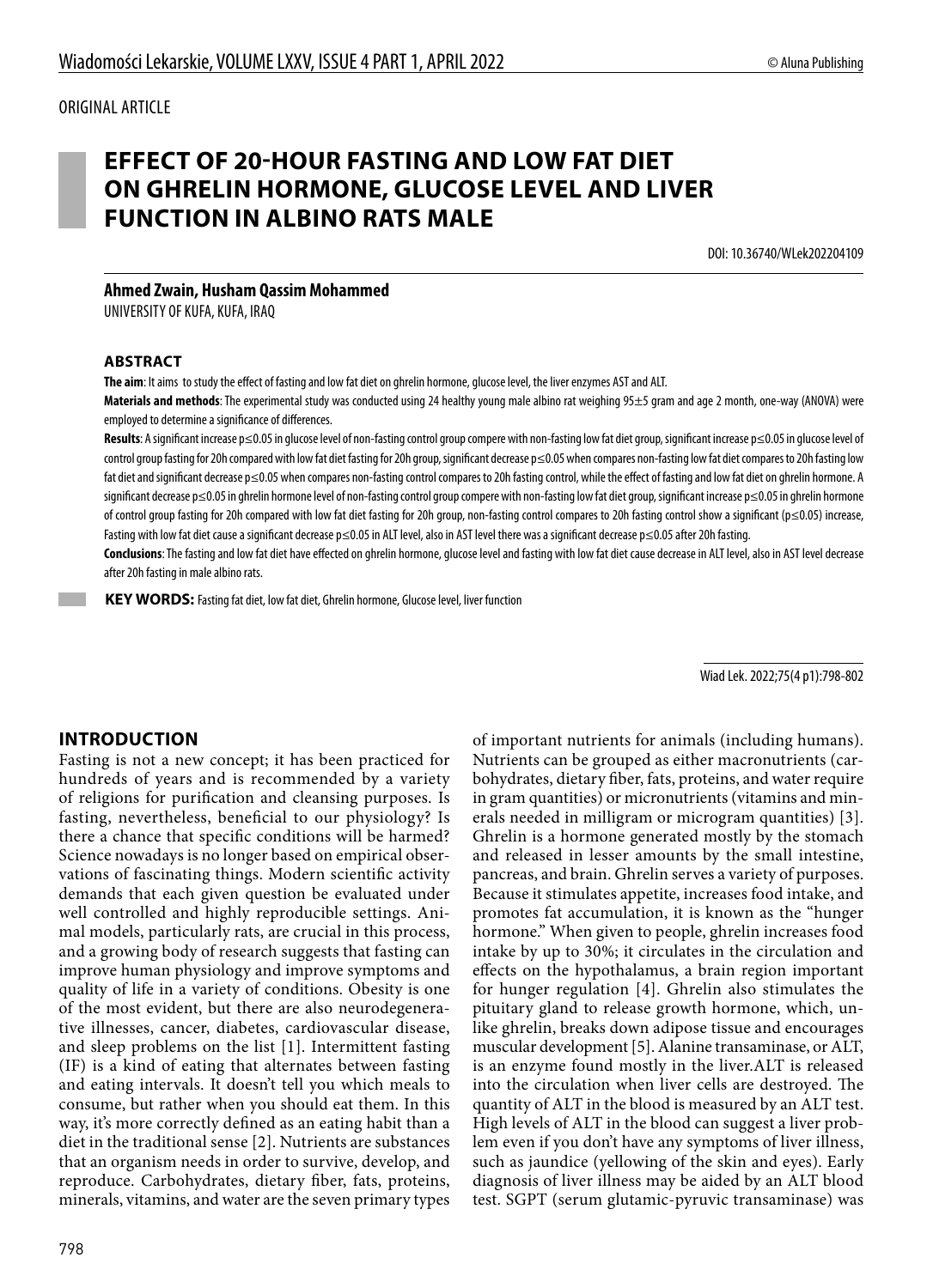#### **Table I.** Component of low fat diet

| <b>Low fat diet</b>                          |                                   |                      |              |
|----------------------------------------------|-----------------------------------|----------------------|--------------|
| Nutritionalingredient                        | (100 kg)                          | metabolizable energy | crud protein |
| yellow corn                                  | 51.5                              | 1725                 | 4.3          |
| Soybean meal                                 | 35                                | 780                  | 16.8         |
| bran                                         | 10                                | 160                  | 1.6          |
| Premix                                       | 2.5                               | 147                  | 0.83         |
| corn oil                                     |                                   |                      |              |
| limestone                                    | 0.3                               |                      |              |
| Di-Calcium Phosphate                         | 0.7                               |                      |              |
| <b>Total</b>                                 | 100                               |                      |              |
|                                              | chemical analysis of low fat diet |                      |              |
| metabolizable energy                         |                                   | 2812                 |              |
| crud protein                                 | 23.5                              |                      |              |
| total fat                                    |                                   | 2.2                  |              |
| The ratio of fat energy to total food energy |                                   | 7%                   |              |

#### **Table II.** Component of control diet

| <b>Control diet</b>                          |          |                      |              |  |
|----------------------------------------------|----------|----------------------|--------------|--|
| Nutritionalingredient                        | (100 kg) | metabolizable energy | crud protein |  |
| yellow corn                                  | 47       | 1575                 | 4            |  |
| Soybean meal                                 | 38       | 847                  | 18.24        |  |
| Premix                                       | 2.5      | 147                  | 0.83         |  |
| corn oil                                     | 11.5     | 1035                 | ------       |  |
| limestone                                    | 0.3      |                      |              |  |
| Di-Calcium Phosphate                         | 0.7      |                      |              |  |
| Total                                        | 100      |                      |              |  |
| chemical analysis of control diet            |          |                      |              |  |
| metabolizable energy                         |          | 3604                 |              |  |
| crud protein                                 |          | 23.07                |              |  |
| total fat                                    |          | 13.7                 |              |  |
| The ratio of fat energy to total food energy |          | 34.2%                |              |  |

the previous name for ALT. The SGPT blood test was previously known as the ALT blood test [6]. The enzyme AST (aspartate aminotransferase) is mostly located in the liver, although it can also be found in the muscles. AST is released into the circulation when your liver is damaged. The quantity of AST in your blood is measured by an AST blood test. The test can assist your doctor in determining whether you have liver injury or illness. Hepatitis, cirrhosis, mononucleosis, and other liver disorders can all be indicated by high AST levels in the blood. Heart issues or pancreatitis can also be indicated by high AST values [7].

#### **THE AIM**

It aims to study the effect of fasting and low fat diet on ghrelin hormone, glucose level, the liver enzymes AST and ALT.

### **MATERIALS AND METHODS**

#### **METHODOLOGY**

The experimental study was conducted during the period from April 2021 to August 2021, and the experiment was conducted using using 24 healthy young male albino rat (Rattusnorvegicus) weighing (95±5) gram and age 2 month. The animals were integrated with wooden shelves, under natural light 12 hours and 12 hours in the dark. The animals were placed in cages at laboratory temperature (23-25°C). Food and water were introduced daily, and kept for a week before the acclimatization experiment began. Adult Male

Rat divided into two groups as following:

1- Non-fasting group: Low fat diet group 6 animal and Control group 6 animal.

2- Fasting for 20 hours group: Low fat diet group 6 animal and Control group 6 animal.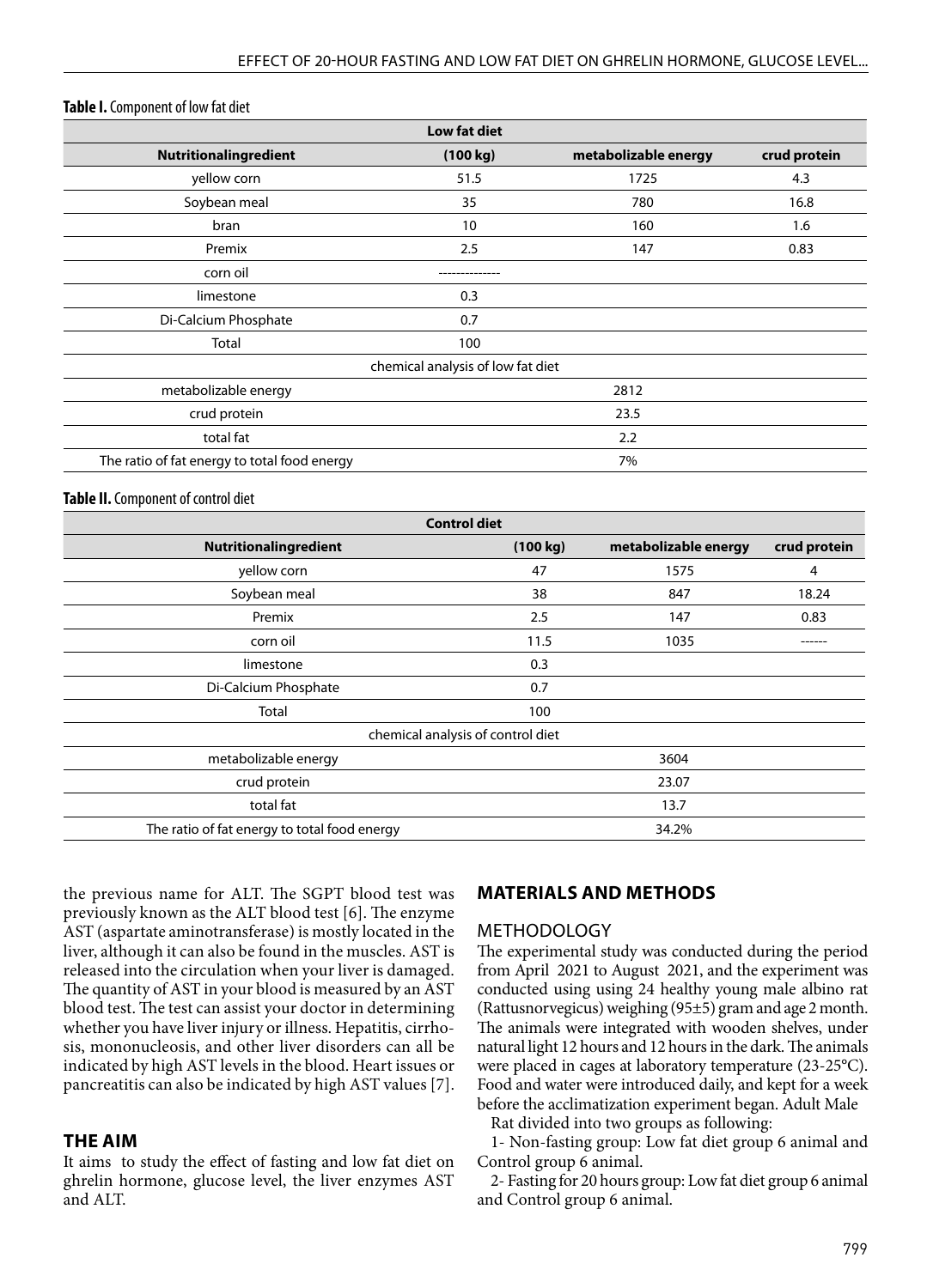| <b>Table III.</b> Effect of fasting period and LFD on glucose and ghrelin hormone levels of albino male rats (Mean $\pm$ SE) |  |  |  |
|------------------------------------------------------------------------------------------------------------------------------|--|--|--|
|------------------------------------------------------------------------------------------------------------------------------|--|--|--|

| <b>Parameter</b><br>Group $(n=6)$ | Glucose (mg/dl)       | Ghrelin (ng/mL)        |
|-----------------------------------|-----------------------|------------------------|
| CON <sub>1</sub>                  | $156 \pm 1.140$ A b   | $0.8384 \pm 0.026$ B a |
| LFD1                              | $215.8 \pm 2.596$ A a | $0.5520 \pm 0.010 B b$ |
| CON <sub>2</sub>                  | $126.4 \pm 3.043$ B b | $1.3042 \pm 0.033$ A b |
| LFD2                              | $156.6 \pm 3.695 B a$ | $1.5872 \pm 0.030$ A a |
| LSD                               | 9.169                 | 0.0878                 |

**Table IV.** Effect of fasting period and LFD on AST leveland ALT levelof albino male rats (Mean ± SE)

| <b>Parameters</b><br>$Groups(n=6)$ | AST level (IU/L)      | ALT level (IU/L)      |
|------------------------------------|-----------------------|-----------------------|
| CON <sub>1</sub>                   | $309 \pm 1.048$ A a   | 142 $\pm$ 2.712 Aa    |
| LFD1                               | 303.2 $\pm$ 0.916 A b | $140.2 \pm 2.576$ A a |
| CON <sub>2</sub>                   | $302.2 \pm 1.319 Ba$  | $146 \pm 2.738$ A a   |
| LFD <sub>2</sub>                   | 300.2 $\pm$ 1.854 Aa  | $117 \pm 2.701$ B b   |
| LSD                                | 3.49                  | 14.3                  |

Measurements include estimation of Serum Glucose, Serum Ghrelin hormone, liverenzyme Serum Alanine aminotransferase (ALT) and the activity of theliverenzyme aspartate aminotransferase (AST) in the blood is measured, the component of low fat diet, is shown in table (I), while the component of control diet is shown in table (II) [8].

### **RESULTS**

The difference capital letters refer to significant change (p≤0.05) when comparing fasting period of study group. The difference in small letter refer to significant change  $(p \le 0.05)$  when comparing the nutrition type of the study group.

 $CON1 = non-fasting control diet group, CON2=20 hours$ fasting control diet group.

LFD1= non-fasting low fat diet, LFD2=20h fasting low fat diet.

The result of study shows that Effect of fasting and low fat diet on glucose level of control non-fasting group compere to non-fasting low fat diet show a significant p≤0.05 increase, control group fasting for 20h compared with low fat diet fasting for 20h group displayed a significant increase p≤0.05. The result of non-fasting low fat diet compares to 20h fasting low fat diet show a significant p≤0.05 decrease, non-fasting control compares to 20h fasting control show a significant p≤0.05 decrease in glucose level. The result of study shows that Effect of fasting and low fat diet on on ghrelin hormone level of control non-fasting group compere to non-fasting low fat diet illustrated a significant decrease p≤0.05, control group fasting for 20h compared with low fat diet fasting for 20h group displayed a significant increase p≤0.05. The result of non-fasting low fat diet compares to 20h fasting low fat diet displayed a significant increase p≤0.05, non-fasting control compares to 20h fasting control show a significant p≤0.05 increase in ghrelin hormone level.

The difference capital letters refer to significant change p≤0.05 when comparing fasting period of study group. The difference in small letter refer to significant change p≤0.05 when comparing the nutrition type of the study group.

CON1 = non-fasting control diet group, CON2=20 hours fasting control diet group.

LFD1= non-fasting low fat diet, LFD2=20h fasting low fat diet.

The results shows that Effect of fasting and low fat diet on AST level of control non-fasting group compared with low fat diet non-fasting group illustrated a significant decrease p≤0.05. The result of control group fasting for 20h compared with low fat diet fasting for 20h group displayed a non-significant change p≤0.05. The result of non-fasting low fat diet compares to 20h fasting low fat diet show a non-significant change p≤0.05. The result of non-fasting control compares to 20h fasting control show a significant p≤0.05 decrease in AST level. The results shows that Effect of fasting and low fat diet on ALTcontrol non-fasting group compared with low fat diet non-fasting group illustrated a non-significant change p≤0.05. The result of control group fasting for 20h compared with low fat diet fasting for 20h group displayed a significant decrease p≤0.05. The result of non-fasting low fat diet compares to 20h fasting low fat diet show a significant decrease p≤0.05. The result of non-fasting control compares to 20h fasting control show a non-significant p≤0.05 change on ALT level.

### **DISCUSSION**

Fasting cause increase metabolic rate that lead to increase glycolysis to produce energy. Since this diet contains a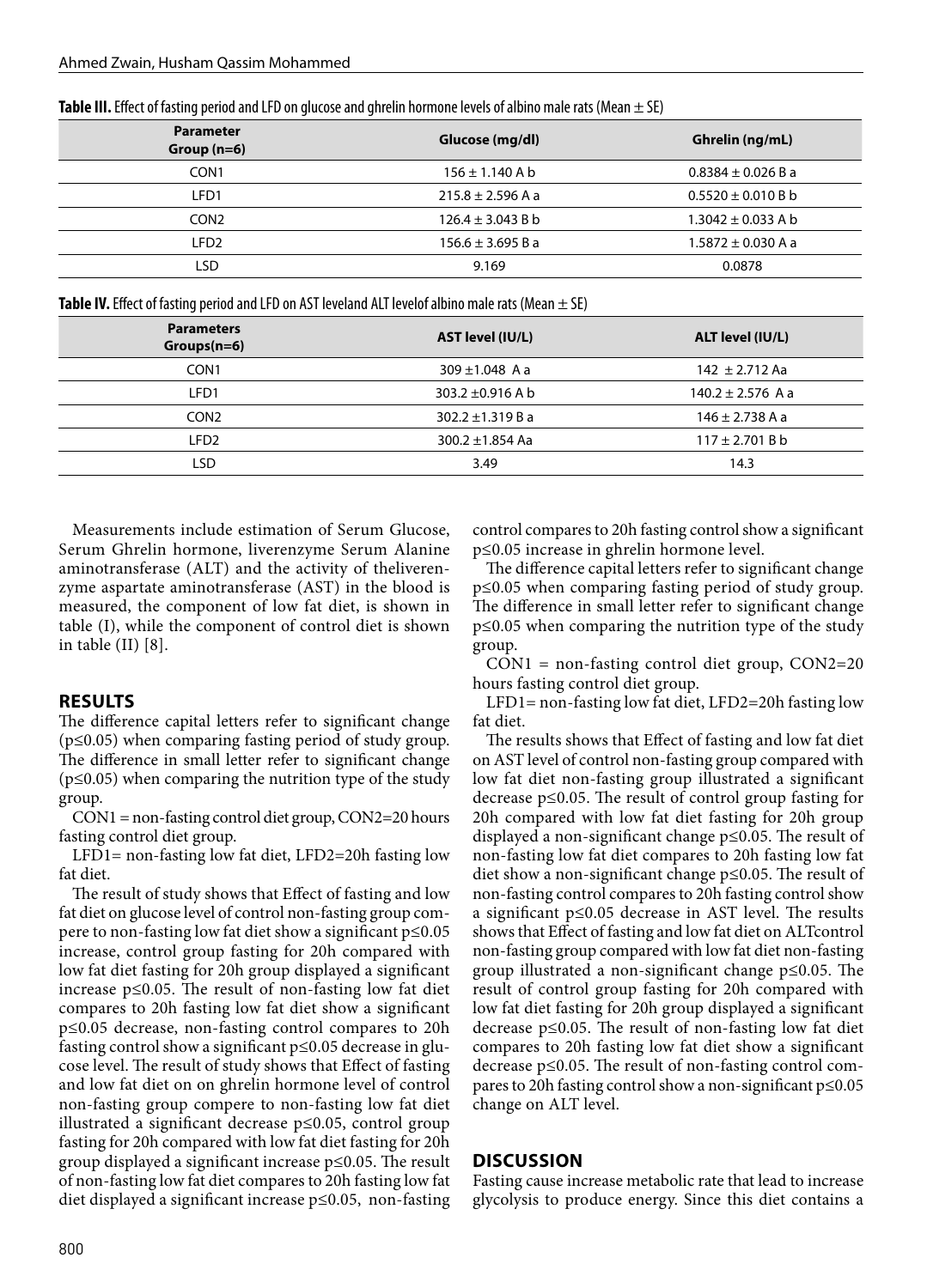natural percentage of fat, the body does not activate the hormone glucagon, and at the same time the body will depend on the percentage of glucose come from this diet to generate energy.The results demonstrate that fasting with LFD induces a considerable drop in glucose levels [9]. Since the percentage of fat in this diet is very low, it caused a decrease in the level of glucose in the blood, and the glucose was clearly reduced after a 20-hour fasting period, and this led to an increase in the breakdown of glucose in the blood [10], and the other cause associated to ghrelin hormone level, fasting raises ghrelin levels, which lowers blood glucose levels because ghrelin raises the amount of insulin-secreting beta cells and serum insulin levels, which promote glucose metabolism [11]. Fasting increased the level of the ghrelin hormone in the fasting group. Different circumstances, including as fasting and pathological states, alter ghrelin production and secretion. Ghrelin levels in the blood rise during fasting and fall during eating. The rise in ghrelin levels during fasting is noradrenergic-mediated, while the subsequent drop is mediated by an increase in glucose and insulin [12]. After giving a low-fat diet to rats and measuring liver enzymes, we found decrease in ALT in group fasting for 20-hour. these results agree with human study and with animal model study [13-14]. There was a small decrease in the liver enzyme AST in the control diet and low fat diet in the case of fasting 20 hours with the control diet, as fasting improves liver function and reduces the liver enzyme this agree with [15]. Measurements of AST and ALT activity are two of the most essential assays for detecting liver damage; ALT is more specific to the liver than AST. The drop in ALT serum levels in fasting rats might be due to a decrease in tissue-specific enzymes and other intracellular proteins being released as a result of oxidative stress during metabolism [16-17].

# **CONCLUSIONS**

Overall, this study strengthens the idea that fasting causes an increased level of ghrelin hormone that leads to a decreased level of glucose, Fasting with low fat diet cause decrease in ALT level, also in AST level decrease after 20h fasting

# RECOMMENDATION

- The more penefet fasting priod is 20 houer.
- A low-fat diet is considered beneficial for health, because it lowers the level of sugar in the blood and increases the level of the hormone ghrelin.
- Use the same proportions of the diet, but with different ingredients such as casein and starch
- Ethical Clearance : Taken from University of Kufa ethical committee

### **REFERENCES**

1. Mattson M.P., Moeh K., Ghena N. et al. Intermittent metabolic switching, neuroplasticity and brain health. Nature Reviews Neuroscience. 2018; 19(2): 63.

- 2. Longo V.D., Mattson M.P. Fasting: molecular mechanisms and clinical applications. Cell metabolism. 2014; 19(2): 181–192. doi:10.1016/j. cmet.2013.12.008.
- 3. Cena H., Calder P.C. Defining a Healthy Diet: Evidence for The Role of Contemporary Dietary Patterns in Health and Disease. Nutrients. 2020; 12(2): 334. doi:10.3390/nu12020334.
- 4. Pradhan G., Samson S.L., Sun Y. Ghrelin: much more than a hunger hormone. Current opinion in clinical nutrition and metabolic care. 2013; 16(6): 619–624. doi:10.1097/MCO.0b013e328365b9be.
- 5. Khatib N., Gaidhane S., Gaidhane A.M. et al. Ghrelin: ghrelin as a regulatory Peptide in growth hormone secretion. Journal of clinical and diagnostic research:JCDR. 2014; 8(8): 13–17.
- 6. Hinkle J., Cheever K., Suddarth's. Handbook of Laboratory and Diagnostic Tests. 2nd Ed, Kindle. Philadelphia: Wolters Kluwer Health, Lippincott Williams & Wilkins; c. Alanine Aminotransferase (ALT). 2014. 31p.
- 7. Ribeiro A.J.S., Yang X., Patel V. et al. Liver Microphysiological Systems for Predicting and Evaluating Drug Effects. ClinPharmacolTher. 2019; 106(1): 139-147.
- 8. Al-Kassar A.M. Nutritional requirements of experimental animals. College of veterinary medicine, University of Kufa. 2020, 189p.
- 9. de Toledo F.V., Grundler F., Cesare R. et al. Unravelling the health effects of fasting: a long road from obesity treatment to healthy life span increase and improved cognition. Annals of medicine. 2020; 52(5): 147–161.
- 10. Albosta M., Bakke J. Intermittent fasting: is there a role in the treatment of diabetes? A review of the literature and guide for primary care physicians. Clinical Diabetes and Endocrinology. 2021; 7(3).
- 11. Elabadlah H., Hameed R., D'Souza C. et al. Exogenous Ghrelin Increases Plasma Insulin Level in Diabetic Rats. Biomolecules. 2020; 19; 10(4): 633. doi: 10.3390/biom10040633.
- 12. Akalu Y., Molla M.D., Dessie G., Ayelign B. Physiological Effect of Ghrelin on Body Systems", International Journal of Endocrinology. 2020, 26p.
- 13. Jang E.C., Jun D.W., Lee S.M. et al. Activity, and Histopathological Finding in Some Organs in Rats. International Journal of. Comparison of efficacy of low-carbohydrate and low-fat diet education programs in non-alcoholic fatty liver disease: A randomized controlled study. Hepatol Res. 2018; 48(3): 22-29.
- 14. Krugner-Higby L., Caldwell S., Coyle K. et al. The effects of diet composition on body fat and hepatic steatosis in an animal (Peromyscuscalifornicus) model of the metabolic syndrome. Comp Med. 2011; 61(1):31-38.
- 15. Cong Y., Zihan L., Yulin X. et al. Effect of Intermittent Fasting on Non-Alcoholic Fatty Liver Disease: Systematic Review and Meta-Analysis. Frontiers in Nutrition. 2021; 8: 405.
- 16. Shawky S.M., Zaid A.M., Orabi S.H. et al. Effect of Intermittent Fasting on Brain Neurotransmitters, Neutrophils Phagocytic Activity, and Histopathological Finding in Some Organs in Rats. International Journal of Research Studies in Biosciences. 2015; 3: 38-45.
- 17. Nasiri J., Kheiri S., Khoshdel A., Boroujeni A.J. Effect of Ramadan Fast on Liver Function Tests. Iran J Med Sci. 2016; 41(5): 459-460.

# **ORCID and contributionship:**

*Ahmed Zwain: 0000-0002-8572-503X A-F Husham Qassim Mohammed: 0000-0002-7183-8148 A-F*

### **Conflict of interest:**

*The Authors declare no conflict of interest.*